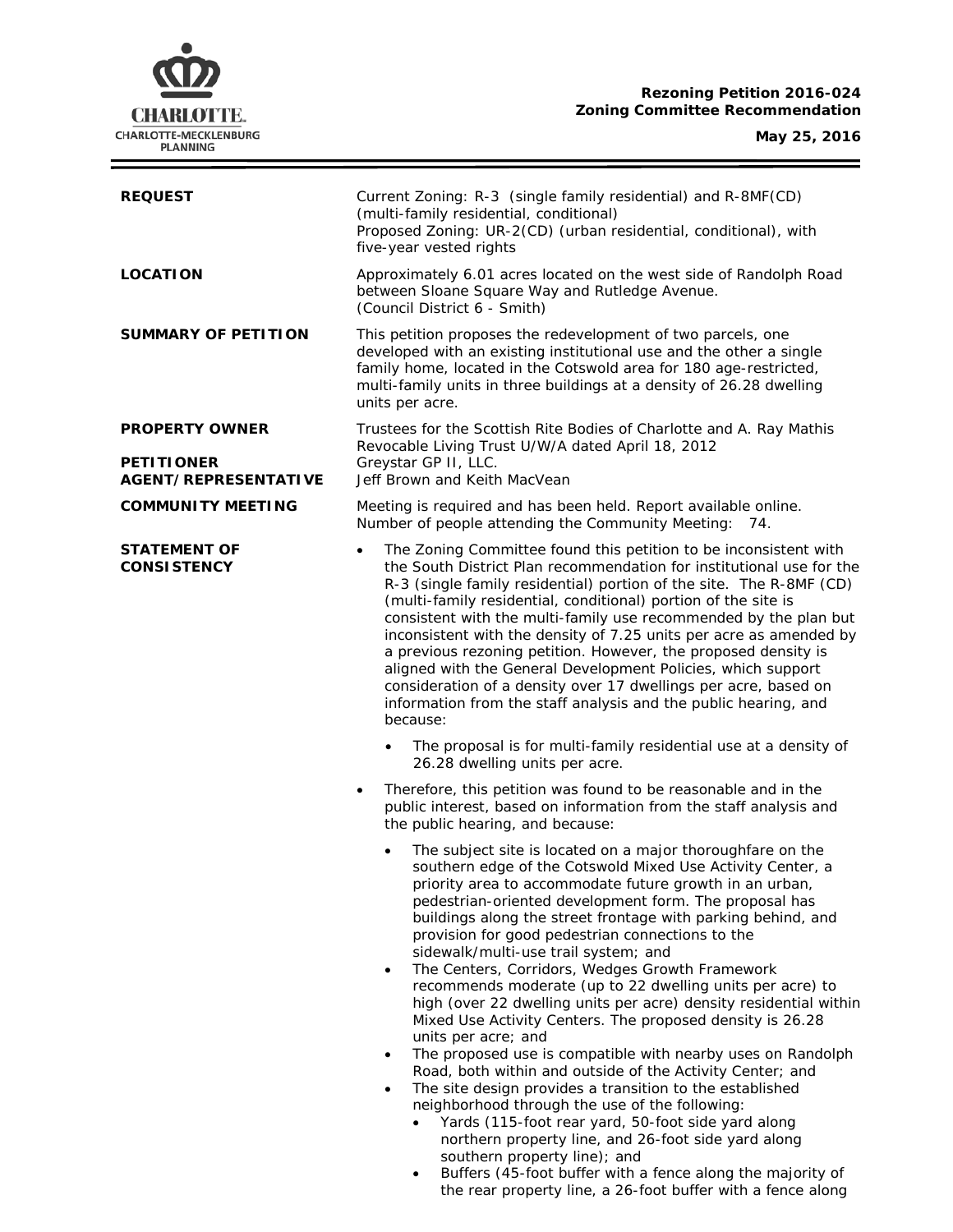|                                          | the southern property lines, and 15-foot buffer with a<br>fence along the northern property line); and<br>Building heights (limited to three stories and not to exceed<br>40 feet);                                                                                                            |
|------------------------------------------|------------------------------------------------------------------------------------------------------------------------------------------------------------------------------------------------------------------------------------------------------------------------------------------------|
|                                          | By a 5-0 vote of the Zoning Committee (motion by Wiggins seconded<br>by Majeed).                                                                                                                                                                                                               |
| <b>ZONING COMMITTEE</b><br><b>ACTION</b> | The Zoning Committee voted 5-0 to recommend APPROVAL of this<br>petition with the following modifications:                                                                                                                                                                                     |
|                                          | <b>Site and Building Design</b><br>1. Amended the proposed fence location on the site plan to be along<br>the inside edge of the buffers to reduce impacts to existing trees<br>within the buffers.                                                                                            |
|                                          | 2. Amended Note 5.d to specify that the fence will be located along<br>the inner edge of the buffer along the western property line and<br>amended the language to specify a 13-foot undisturbed tree save<br>area within the buffer as indicated on the site plan and site<br>cross-sections. |
|                                          | 3. Amended note 5.a to specify that the inner 20 feet of the setback is<br>a transition zone and specified elements such as patios, private<br>open space, low walls and above ground backflow preventers, are<br>allowed within that transition zone.                                         |
|                                          | 4. Amended Note 5.a to change "sidewalk" to "multi-use trail."<br>5. Amended Note 5.b to say "may extend up to two feet into the<br>transition zone described in Note 5.a."                                                                                                                    |
|                                          | 6. Amended Note 5.c to specify that the multi-use trail will be paved.<br>7. Amended Note 5.d related to buffers by removing the following,<br>"the fence will not extend along the portion of the southern<br>property boundary where the building abuts the landscape buffer."               |
|                                          | 8. Amended Note 5.g to prohibit retaining walls within the undisturbed<br>portion of the buffers.                                                                                                                                                                                              |
|                                          | Amended Note 5.p to state "Above ground backflow preventers will<br>9.<br>be screened from public view and will be located outside of the<br>proposed buffers and outside of required setbacks except that they<br>may be located within the transition zone described in Note 5.a."           |
|                                          | 10. Revised Note 6.i to include "and provide pedestrian connection to<br>the multi-use trail along Randolph Road."                                                                                                                                                                             |
|                                          | 11. Staff rescinded the request to amend the site plan to remove the<br>southernmost sidewalk connection so that it is located outside of<br>the buffer because the Ordinance allows walkways in buffers and<br>the petitioner will provide a fence on the outer side of the sidewalk.         |
|                                          | 12. Committed to amending the site plan to clearly depict the fence<br>locations as described in the development notes.                                                                                                                                                                        |
|                                          | 13. Reduced the number of proposed units from 180 (29.95 DUA) to<br>158 (26.28 DUA).                                                                                                                                                                                                           |
|                                          | 14. Reduced the maximum building height from three (40 feet) and<br>four (50 feet) story buildings to all three-story buildings not to<br>exceed 40 feet.                                                                                                                                      |
|                                          | 15. Amended Note 3.a related to access to specify that the northern<br>driveway will be limited to a right-in/right out restricted with a<br>"pork-chop" type median.                                                                                                                          |
|                                          | 16. Split note 5.d in two creating note 5.d related to the western buffer<br>and 5.e related to the southern buffer.                                                                                                                                                                           |
|                                          | 17. Increased the width of the western buffer from 26 feet to 45 feet<br>along the majority of the boundary with a portion that may be                                                                                                                                                         |
|                                          | reduced to 26 feet to accommodate a driveway turn around.<br>18. Specified in Note 5.d that the outer 13 feet of the buffer along the<br>western property line will be an undisturbed tree save area and<br>increased the number of additional trees to be planted from 7.5 for                |
|                                          | every 100 feet to 12 for every 100 feet.<br>19. Decreased the rear yard from 125 feet to 115 feet.                                                                                                                                                                                             |
|                                          | 20. Decreased the area of the amenity courtyard from 5,000 square<br>feet to 4,000 square feet.                                                                                                                                                                                                |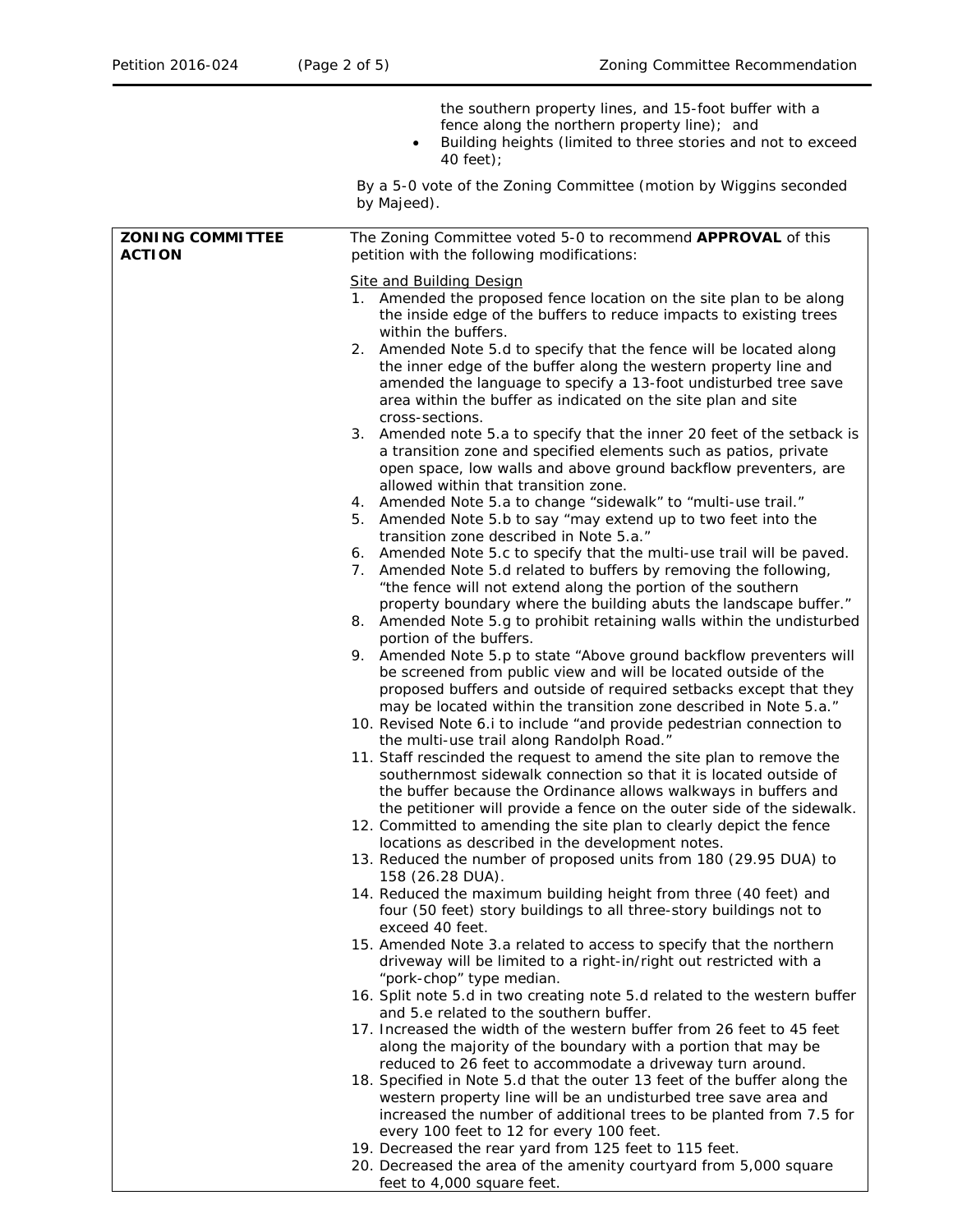|                                              | 21. Increased detached lighting height from 15 feet to 16 feet.                                                                                                                                                                                                                                                                                                                                                                                                                                                                                                                                                                                                                                                                                                                                                                                                                                                 |                                                                                                          |  |
|----------------------------------------------|-----------------------------------------------------------------------------------------------------------------------------------------------------------------------------------------------------------------------------------------------------------------------------------------------------------------------------------------------------------------------------------------------------------------------------------------------------------------------------------------------------------------------------------------------------------------------------------------------------------------------------------------------------------------------------------------------------------------------------------------------------------------------------------------------------------------------------------------------------------------------------------------------------------------|----------------------------------------------------------------------------------------------------------|--|
| <b>VOTE</b>                                  | Motion/Second:<br>Yeas:<br>Nays:<br>Absent:<br>Recused:                                                                                                                                                                                                                                                                                                                                                                                                                                                                                                                                                                                                                                                                                                                                                                                                                                                         | Dodson / Wiggins<br>Dodson, Eschert, Majeed, Sullivan, and Wiggins<br><b>None</b><br>Labovitz<br>Lathrop |  |
| <b>ZONING COMMITTEE</b><br><b>DISCUSSION</b> | Staff provided a summary of the rezoning request and the changes<br>made since the public hearing. Staff noted that only one outstanding<br>issue remained related to the buffer fence but the petitioner had<br>worked with staff and committed to resolve the issue by darkening the<br>line on the site plan to more clearly show the fence. Staff explained<br>that the petition is not consistent with the South District Plan<br>recommendation for institutional use for the R-3 (single family<br>residential) zoned portion of the site. However, the petition is<br>consistent with the multi-family use recommended by the plan for the<br>R-8MF(CD) (multi-family residential, conditional) portion of the site but<br>inconsistent with the density as amended by the previously approved<br>plan. The General Development Policies support consideration of<br>density of over 17 units per acre. |                                                                                                          |  |
|                                              | A commissioner stated they felt the project was a good fit for the<br>property, and the development would buffer the single family homes to<br>the rear of the site from Randolph Road. Another Commissioner stated<br>that the petitioner had worked with the neighborhood and made<br>changes to the site plan as a result. There was no further discussion.                                                                                                                                                                                                                                                                                                                                                                                                                                                                                                                                                  |                                                                                                          |  |
| <b>STAFF OPINION</b>                         |                                                                                                                                                                                                                                                                                                                                                                                                                                                                                                                                                                                                                                                                                                                                                                                                                                                                                                                 | Staff agrees with the recommendation of the Zoning Committee.                                            |  |

#### **FINAL STAFF ANALYSIS**

## **(Pre-Hearing Analysis online at [www.rezoning.org\)](http://www.rezoning.org/)**

### **PLANNING STAFF REVIEW**

- **Proposed Request Details**
	- The site plan accompanying this petition contains the following provisions:
	- Allows the construction of up to 158 age-restricted multi-family dwelling units at a density of 26.28 units per acre.
	- Limits the maximum height of the buildings to three stories and not to exceed 40 feet. Limits the total number of buildings on the site to three.
	- Specifies that 100% of the units shall have at least one occupant who is 55 years of age or older. Commits to the community publishing and adhering to policies and procedures that demonstrate intent to operate as "55 or older" housing and compliance with HUD's requirements for age verification.
	- Specifies building materials and provides a number of building design and architectural standards.
	- Provides access through two driveways to Randolph Road. The northernmost driveway will be limited to right-in/right-out access. The access points may be gated at locations to be determined during the permitting process. Parking is located behind the proposed buildings.
	- Provides a 38-foot setback from the existing back of curb along Randolph Road where minimum required for the proposed district is 14 feet. The inner 20 feet of the setback may be utilized for private open space courtyards for ground floor units. A low decorative fence located at least two feet from the back of the sidewalk and not to exceed four feet may be used to enclose the courtyards.
	- Specifies that balconies located on second and third floors may extend up to two feet into the 38-foot setback.
	- Provides an eight-foot planting strip and 10-foot multi-use trail along the site's frontage on Randolph Road.
	- Provides the following buffer and yards along the northern property line (abutting townhomes):
		- Buffer 15-foot "Class C" buffer with an eight-foot tall decorative opaque fence, utilizing existing trees and new trees. Buffers are not required by the Ordinance between multi-family developments.
		- Yard 50-foot side yard, with parking and maneuvering between the building and the buffer. Minimum Ordinance standard for UR-2 (urban residential) is five-foot side yard;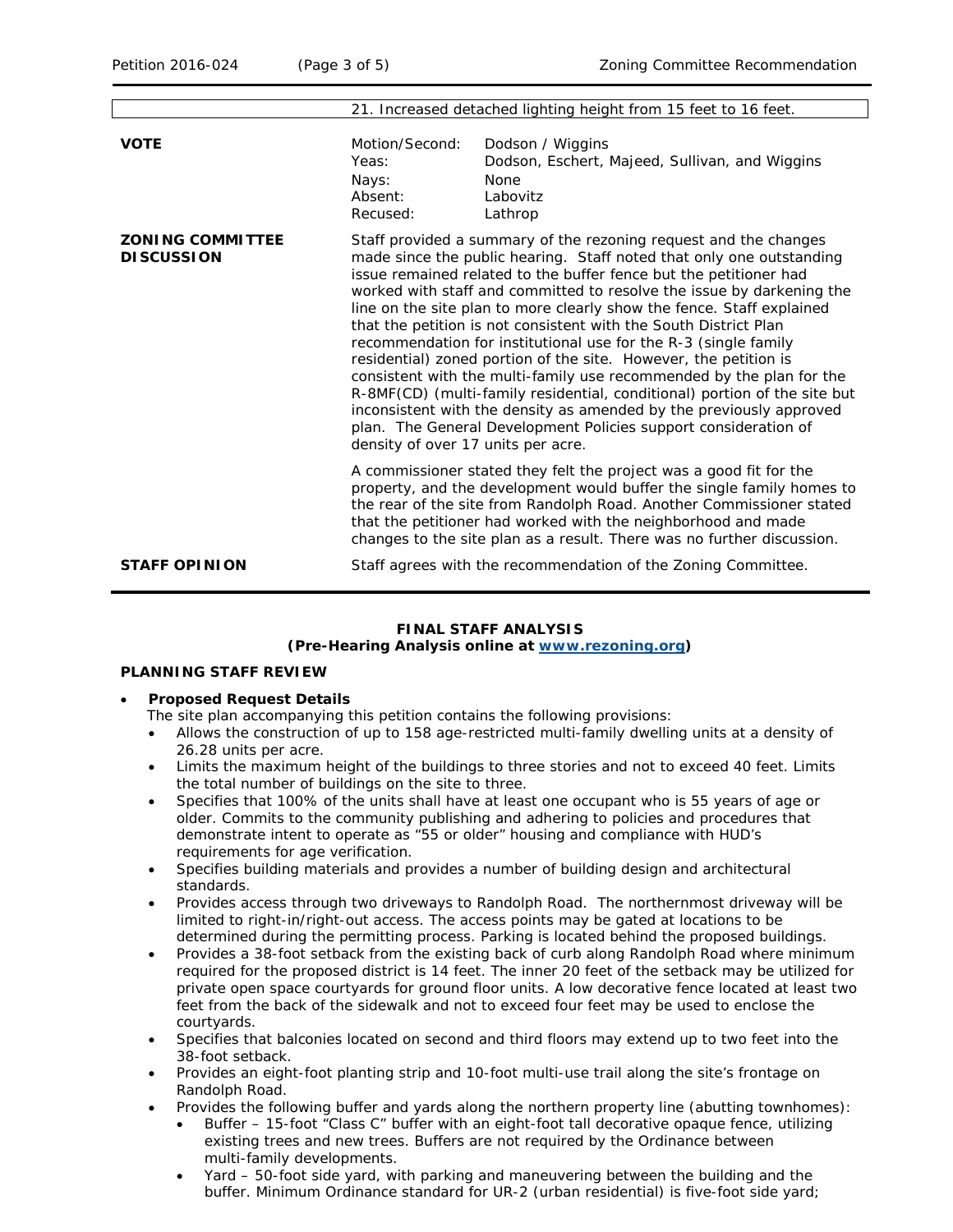equivalent multi-family zoning would require a ten-foot side yard.

- Provides the following buffer and yards along the southern property line (abutting Randolph Oaks Ct, single family):
	- Buffer 26-foot "Class C" buffer with an eight-foot tall decorative opaque fence extending along the buffer and utilizing existing trees and new trees at a rate of 7.5 trees for every 100 feet. Buffers are not required in the UR (urban residential) districts; equivalent multifamily zoning would require a 25.5-foot wide "Class C" buffer with a fence.
	- Yard 26 foot side yard. Minimum Ordinance standard for UR-2 (urban residential) is five-foot side yard; equivalent multi-family zoning would require a ten-foot side yard.
- Provides the following buffer and yards along the eastern property line (abutting single family homes):
	- Buffer 45-foot "Class C" buffer along the majority of the property line and 26-foot "Class C" buffer along a portion of the property line to accommodate parking with a turn-around with an eight-foot tall decorative opaque fence along the entire buffer, utilizing existing trees in the outer 13 feet and new trees at a rate of 12 for every 100 feet. Buffers are not required in the UR (urban residential) districts; equivalent multi-family zoning would require a 25.5-foot wide "Class C" buffer with a fence.
	- Yard 115-foot rear yard, with parking and maneuvering between the building and the buffer. Minimum Ordinance standard for UR-2 (urban residential) is ten-foot rear yard; equivalent multi-family zoning would require a 40-foot rear yard.
- Specifies that retaining walls may be located within the proposed landscaped buffers, but outside of the undisturbed portion of the buffers.
- Specifies that accessory structures and uses such as parking areas, detached garages, dumpsters, and water quality facilities may be located within the established rear and side yards but outside of the buffers.
- Commits to an internal sidewalk network connecting the parking and buildings on the site to the multi-use trail along Randolph Road.
- Commits to a ground level amenity courtyard as usable open space for the residents with an area of at least 4,000 square feet.
- Restricts location of staging and timing of construction.

## • **Public Plans and Policies**

- The *South District Plan* (1993) shows the majority of the subject property as institutional. The plan shows the northern portion of the site as multi-family residential at eight units per acre, as amended by rezoning petition 1995-024.
- The *General Development Policies* (GDP) provides policy guidance for evaluating proposed residential densities greater than four units per acre. The petition meets the *General Development Policies* locational criteria for consideration of over 17 dwellings per acre as illustrated in the table below.
- The *General Development Policies* also provide for consideration of additional factors when evaluating a higher density residential proposal. In this case, the provision of age-restricted senior living is considered to be an additional benefit.

| <b>Assessment Criteria</b>         | Density Category - over 17 dua |
|------------------------------------|--------------------------------|
| Meeting with Staff                 | $1$ (Yes)                      |
| Sewer and Water Availability       | 2 (CMUD)                       |
| Land Use Accessibility             | $3$ (High)                     |
| <b>Connectivity Analysis</b>       | 3 (Medium)                     |
| Road Network Evaluation            | $1$ (Yes)                      |
| Design Guidelines                  | 4 (Yes)                        |
| Other Opportunities or Constraints | Yes - age restricted housing   |
| <b>Minimum Points Needed: 14</b>   | <b>Total Points: 14</b>        |

• The petition supports the *General Development Policies-Environment* by redeveloping an existing site in a developed area identified as a Mixed Use Activity Center, thereby minimizing further environmental impacts while accommodating growth.

#### • **TRANSPORTATION CONSIDERATIONS**

• The primary transportation goal for this site is to improve walkability and bicycle accommodations, which is achieved by providing a 10-foot multi-use path along the property frontage. There will not be significant traffic impacts based on the expected vehicle trip generation. The trips associated with the proposed use typically do not occur during peak hours. The trip generation estimate for the existing fraternal lodge is based on very limited data.

• **Vehicle Trip Generation:** Existing Uses: 200 trips per day (based on a single family home and fraternal lodge). Current Zoning Entitlements: 210 trips per day (based on nine townhomes and 13 single family